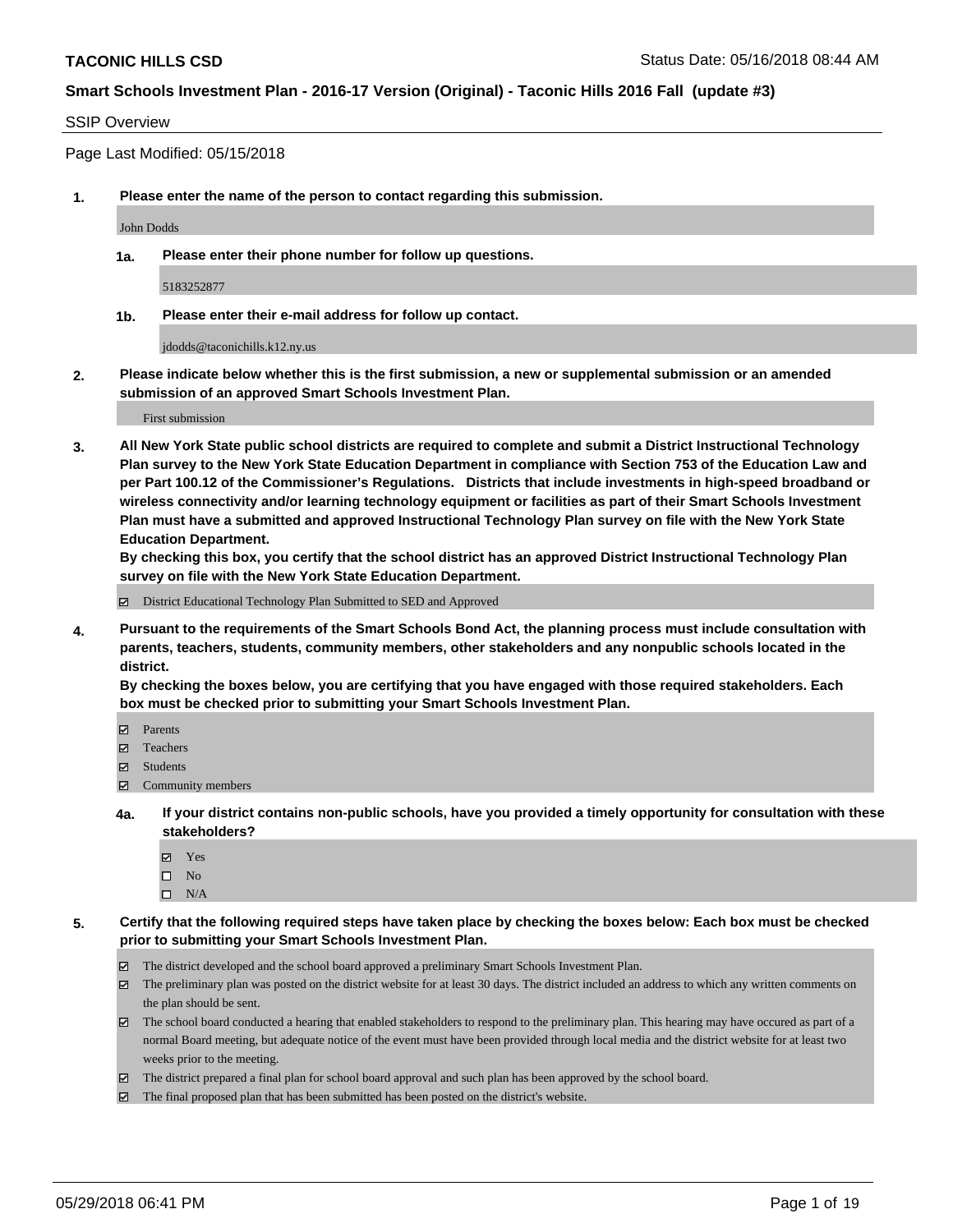#### SSIP Overview

Page Last Modified: 05/15/2018

**5a. Please upload the proposed Smart Schools Investment Plan (SSIP) that was posted on the district's website, along with any supporting materials. Note that this should be different than your recently submitted Educational Technology Survey. The Final SSIP, as approved by the School Board, should also be posted on the website and remain there during the course of the projects contained therein.**

1740-BOE-policy.pdf SSIP BoardPresentation.pptx TH-SSIP-2016.pdf LOI Forms.pdf SSIPquotes.pdf

**5b. Enter the webpage address where the final Smart Schools Investment Plan is posted. The Plan should remain posted for the life of the included projects.**

https://www.taconichills.k12.ny.us/domain/136

**6. Please enter an estimate of the total number of students and staff that will benefit from this Smart Schools Investment Plan based on the cumulative projects submitted to date.**

1,700

**7. An LEA/School District may partner with one or more other LEA/School Districts to form a consortium to pool Smart Schools Bond Act funds for a project that meets all other Smart School Bond Act requirements. Each school district participating in the consortium will need to file an approved Smart Schools Investment Plan for the project and submit a signed Memorandum of Understanding that sets forth the details of the consortium including the roles of each respective district.**

 $\Box$  The district plans to participate in a consortium to partner with other school district(s) to implement a Smart Schools project.

**8. Please enter the name and 6-digit SED Code for each LEA/School District participating in the Consortium.**

| l Partner LEA/District | <b>ISED BEDS Code</b> |
|------------------------|-----------------------|
| (No Response)          | (No Response)         |

**9. Please upload a signed Memorandum of Understanding with all of the participating Consortium partners.**

(No Response)

#### **10. Your district's Smart Schools Bond Act Allocation is:**

\$918,125

**11.** Enter the budget sub-allocations by category that you are submitting for approval at this time. If you are not budgeting SSBA funds for a category, please enter 0 (zero.) If the value entered is \$0, you will not be required to complete that survey question.

|                                       | Sub-        |
|---------------------------------------|-------------|
|                                       | Allocations |
| School Connectivity                   | 279,740     |
| Connectivity Projects for Communities | 0           |
| <b>Classroom Technology</b>           | 159,432     |
| Pre-Kindergarten Classrooms           | 0           |
| Replace Transportable Classrooms      | 0           |
| High-Tech Security Features           | 295,201     |
| Totals:                               |             |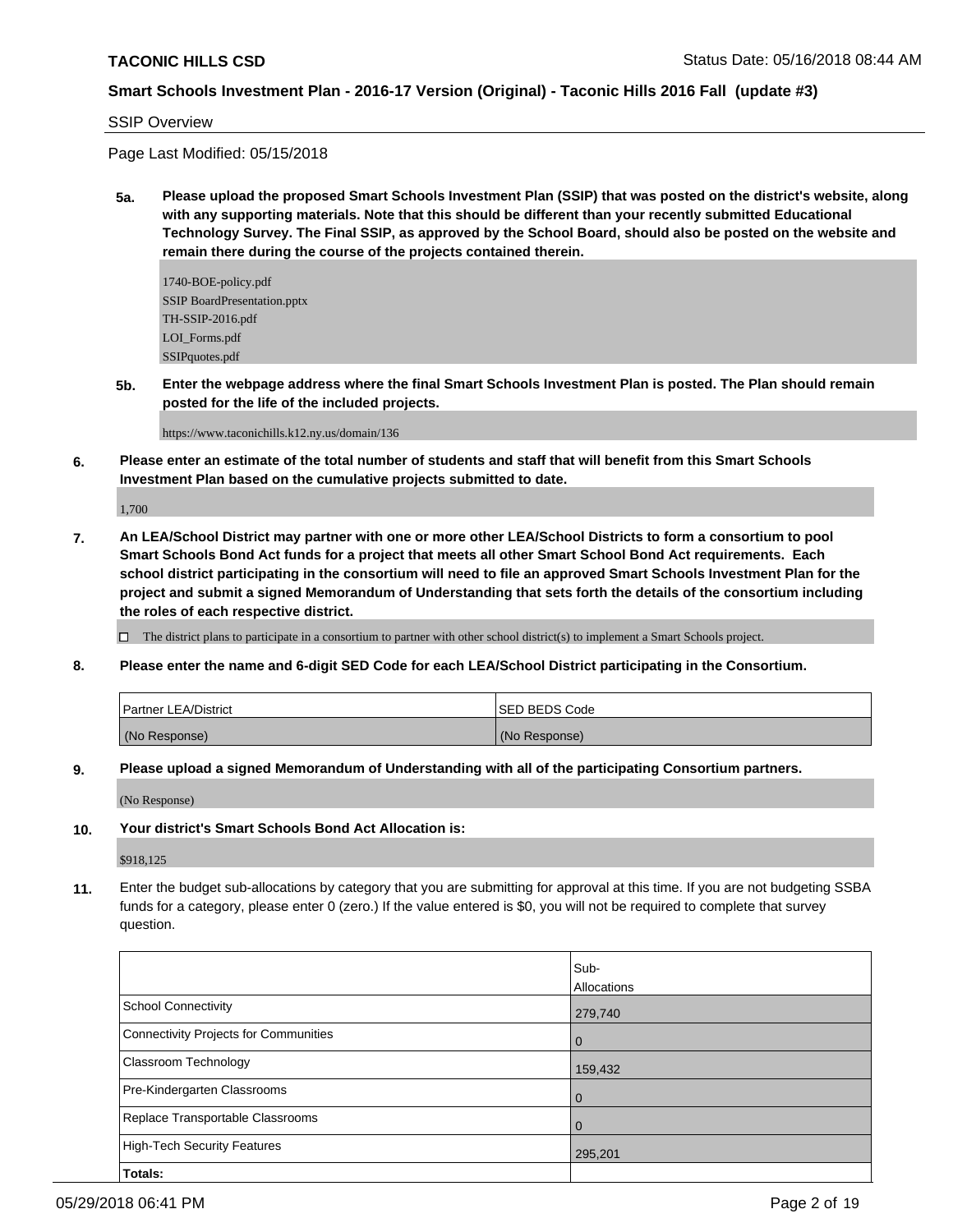# SSIP Overview

Page Last Modified: 05/15/2018

| 734,373     |
|-------------|
| Allocations |
| Sub-        |
|             |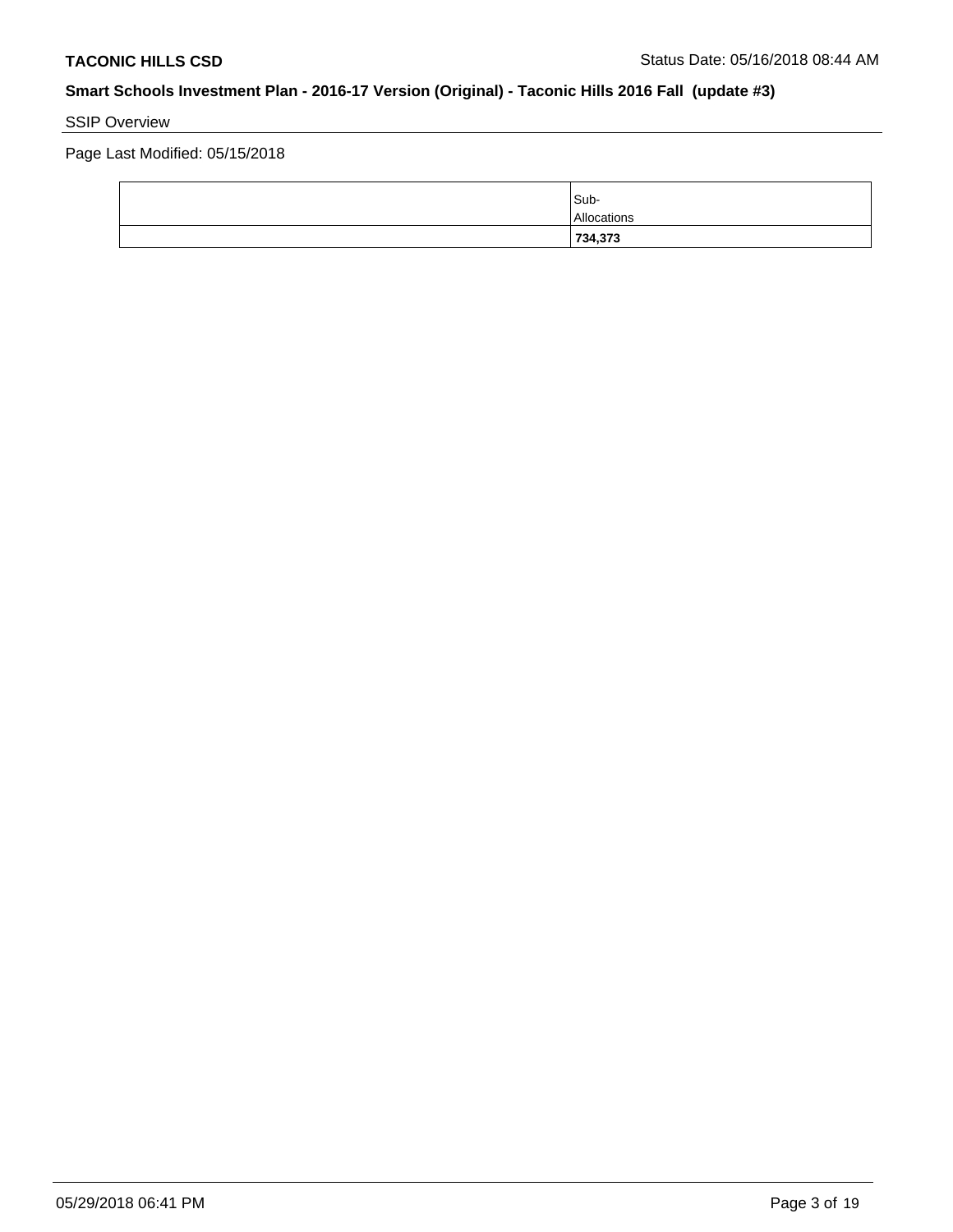#### School Connectivity

Page Last Modified: 04/25/2018

- **1. In order for students and faculty to receive the maximum benefit from the technology made available under the Smart Schools Bond Act, their school buildings must possess sufficient connectivity infrastructure to ensure that devices can be used during the school day. Smart Schools Investment Plans must demonstrate that:**
	- **• sufficient infrastructure that meets the Federal Communications Commission's 100 Mbps per 1,000 students standard currently exists in the buildings where new devices will be deployed, or**
	- **• is a planned use of a portion of Smart Schools Bond Act funds, or**
	- **• is under development through another funding source.**

**Smart Schools Bond Act funds used for technology infrastructure or classroom technology investments must increase the number of school buildings that meet or exceed the minimum speed standard of 100 Mbps per 1,000 students and staff within 12 months. This standard may be met on either a contracted 24/7 firm service or a "burstable" capability. If the standard is met under the burstable criteria, it must be:**

**1. Specifically codified in a service contract with a provider, and**

**2. Guaranteed to be available to all students and devices as needed, particularly during periods of high demand, such as computer-based testing (CBT) periods.**

**Please describe how your district already meets or is planning to meet this standard within 12 months of plan submission.**

We currently have a 250MB connection (copper) which meets the States requirements. Ultimately we are looking to get a 1GB connection (fiber).

- **1a. If a district believes that it will be impossible to meet this standard within 12 months, it may apply for a waiver of this requirement, as described on the Smart Schools website. The waiver must be filed and approved by SED prior to submitting this survey.**
	- By checking this box, you are certifying that the school district has an approved waiver of this requirement on file with the New York State Education Department.

#### **2.** Connectivity Speed Calculator **(Required)**

|                         | l Number of<br><b>Students</b> | Multiply by<br>100 Kbps | Divide by 1000 Current Speed<br>to Convert to<br>Required<br>Speed in Mb | lin Mb | Expected<br>Speed to be<br>Attained Within Required<br>12 Months | Expected Date<br><b>When</b><br>Speed Will be<br>l Met |
|-------------------------|--------------------------------|-------------------------|--------------------------------------------------------------------------|--------|------------------------------------------------------------------|--------------------------------------------------------|
| <b>Calculated Speed</b> | 1.431                          | 143.100                 | 143                                                                      | 250    | 250                                                              | (No<br>Response)                                       |

### **3. Describe how you intend to use Smart Schools Bond Act funds for high-speed broadband and/or wireless connectivity projects in school buildings.**

 In order to get to the 1GB connection our "last mile" provider is asking for a onetime investment of \$86,150. This would cover fiber line and equipment solely used by us from main trunk to inside our building at MDF closet, all within land owned by school. In the SSIPquotes.pdf there is an aerial photo showing line run on school grounds.

Expanding and updating wireless network on campus. We need to make a more robust system to handle the ever increasing number of devices connecting to our system. Currently every other classroom has an access point. We need to expand, putting access points in every classroom and adding access points to larger rooms like gyms and cafeterias. Currently we have only eight exterior access points around the outside of main school building. Expanding coverage on exterior of school, by adding more to main building and putting access points at the feature field tower. The Athletic feature fields are located on school grounds, east of main building. The centrally located, three story tower, is a secure location we would like to put a switch for attaching all cameras and access points that will be on exterior of tower. The area is used by most varsity sports and teachers wanting to expand the walls of the classroom. Teachers hold classes on fields and bleachers around tower when weather is nice. Update all existing access points from 802.11n to 802.11ac. More access points in turn will need larger server (WAC).

We will be using our Federal E-Rate funds in conjunction with SSIP funds to purchase access points and switches for this project. Our Category 2 Erate Application is asking for SSIP to cover balance of cost, approximately 20% on items listed in E-rate (not all items for project are in E-rate).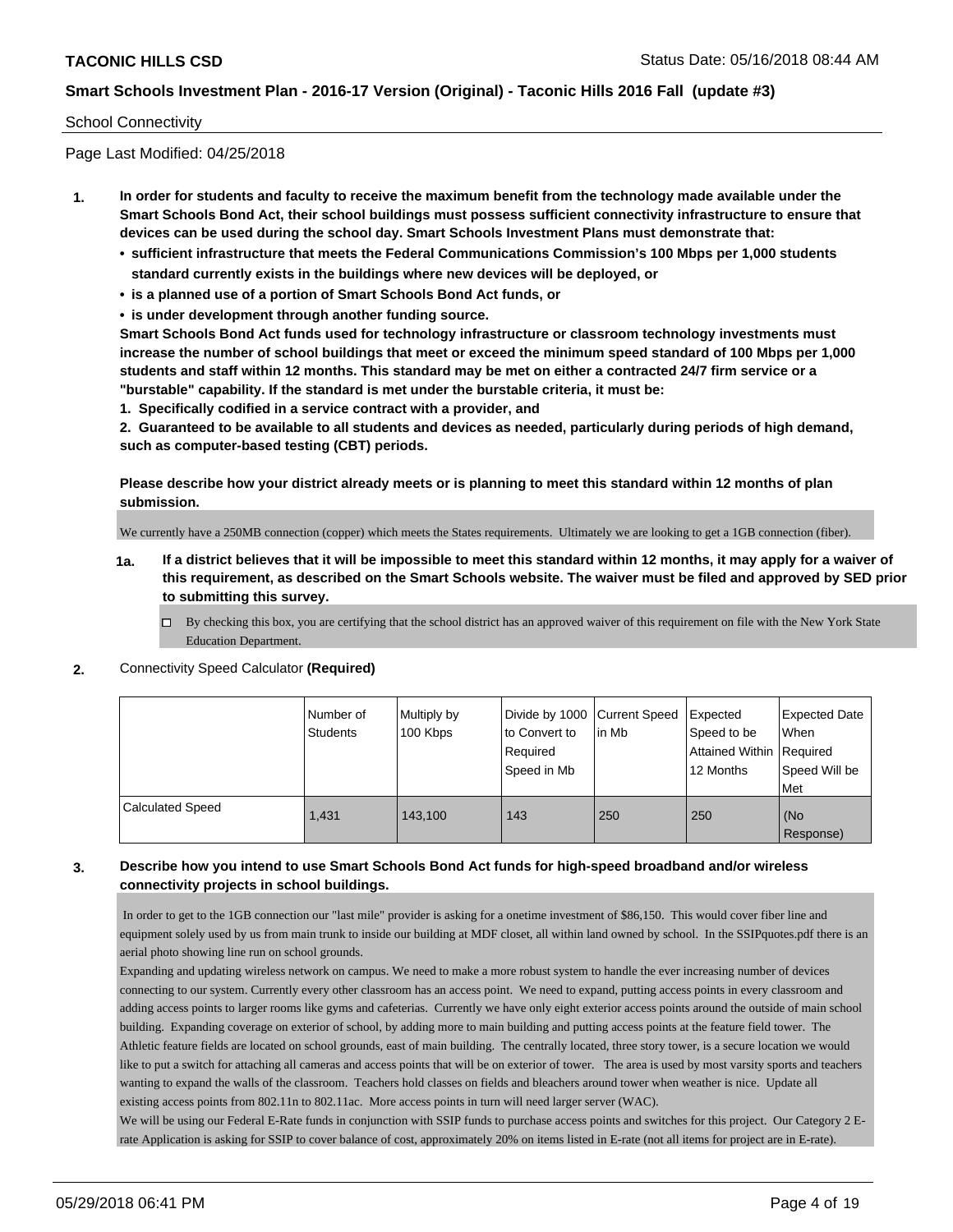School Connectivity

Page Last Modified: 04/25/2018

**4. Describe the linkage between the district's District Instructional Technology Plan and the proposed projects. (There should be a link between your response to this question and your response to Question 1 in Part E. Curriculum and Instruction "What are the district's plans to use digital connectivity and technology to improve teaching and learning?)**

By providing teachers and students mobility through a reliable wireless connections for multiple devices. Being able to use technology inside and outside the four walls of a classroom. Having a robust system so there is continuity to teaching (having uninterrupted teaching). Being able to use multiple devices to access the network/internet expanding knowledge base of not only the curriculum but also the use of device.

**5. If the district wishes to have students and staff access the Internet from wireless devices within the school building, or in close proximity to it, it must first ensure that it has a robust Wi-Fi network in place that has sufficient bandwidth to meet user demand.**

**Please describe how you have quantified this demand and how you plan to meet this demand.**

We currently cover 95% of the interior of building with 802.11n. System was installed 5 years ago, we would like to expand coverage and update units. To accommodate increased BYOD and increasing number of laptops issued for 1:1 we need to increase number of access points inside and outside of building, at the same time, increasing speed to 802.11ac. This in turn requires updating wireless access controller.

**6. As indicated on Page 5 of the guidance, the Office of Facilities Planning will have to conduct a preliminary review of all capital projects, including connectivity projects.**

**Please indicate on a separate row each project number given to you by the Office of Facilities Planning.**

| <b>Project Number</b> |
|-----------------------|
| 10-05-01-04-7-999-BA1 |
| 10-05-01-04-7-999-001 |

**7. Certain high-tech security and connectivity infrastructure projects may be eligible for an expedited review process as determined by the Office of Facilities Planning.**

**Was your project deemed eligible for streamlined review?**

No

**8. Include the name and license number of the architect or engineer of record.**

| Name                | License Number |
|---------------------|----------------|
| Matthew S. Monaghan | 29199          |

**9.** If you are submitting an allocation for **School Connectivity** complete this table.

**Note that the calculated Total at the bottom of the table must equal the Total allocation for this category that you entered in the SSIP Overview overall budget.** 

|                                            | Sub-<br>Allocation |
|--------------------------------------------|--------------------|
| Network/Access Costs                       | 87,809             |
| <b>Outside Plant Costs</b>                 | 69,150             |
| School Internal Connections and Components | 64,781             |
| <b>Professional Services</b>               | 58,000             |
| Testing                                    | (No Response)      |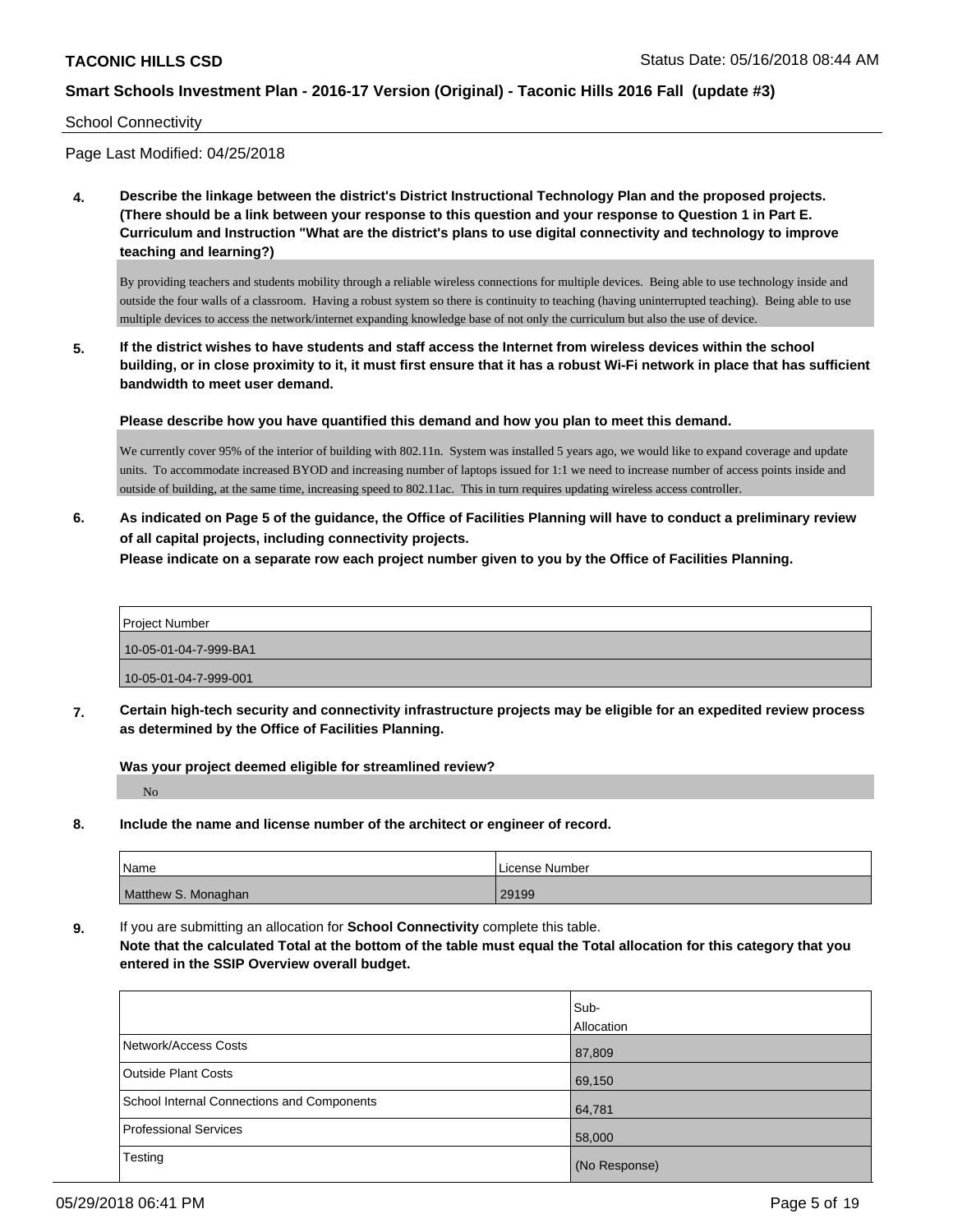#### School Connectivity

Page Last Modified: 04/25/2018

|                            | Sub-<br><b>Allocation</b> |
|----------------------------|---------------------------|
| <b>Other Upfront Costs</b> | (No Response)             |
| <b>Other Costs</b>         | (No Response)             |
| Totals:                    | 279,740                   |

**10. Please detail the type, quantity, per unit cost and total cost of the eligible items under each sub-category. This is especially important for any expenditures listed under the "Other" category. All expenditures must be eligible for tax-exempt financing to be reimbursed through the SSBA. Sufficient detail must be provided so that we can verify this is the case. If you have any questions, please contact us directly through smartschools@nysed.gov. NOTE: Wireless Access Points should be included in this category, not under Classroom Educational Technology, except those that will be loaned/purchased for nonpublic schools.**

| Select the allowable expenditure<br>type.<br>Repeat to add another item under<br>each type. | Item to be purchased                                                                                             | Quantity     | Cost per Item | <b>Total Cost</b> |
|---------------------------------------------------------------------------------------------|------------------------------------------------------------------------------------------------------------------|--------------|---------------|-------------------|
| Network/Access Costs                                                                        | Wireless Access Controller (server)                                                                              | 2            | 30,000        | 60,000            |
| Network/Access Costs                                                                        | access points - Erate 20%                                                                                        | 200          | 60            | 12,000            |
| Network/Access Costs                                                                        | switches - Erate 20%                                                                                             | 13           | 1,075         | 13,975            |
| Network/Access Costs                                                                        | Aruba 5412R z\2 - Main Core switch<br>chassis - Erate 20%                                                        | $\mathbf{1}$ | 1,834         | 1,834             |
| <b>Connections/Components</b>                                                               | running additional Cat6 to access<br>points                                                                      | 40           | 1.137         | 45,480            |
| <b>Professional Services</b>                                                                | Architectural and Technical planning<br>provided by SEI Design Group for all<br>projects in SSBA                 | $\mathbf{1}$ | 47,000        | 47,000            |
| <b>Outside Plant Costs</b>                                                                  | Mainline OSP outside of building -<br>running fiber above and below ground,<br>poles, fiber line and attachments | 1            | 69,150        | 69,150            |
| <b>Professional Services</b>                                                                | GTel - for planning project and<br>programming electonics                                                        | 1            | 11,000        | 11,000            |
| <b>Connections/Components</b>                                                               | ONT, Fiber Management, electronics<br>in building                                                                | 1            | 6,000         | 6,000             |
| <b>Connections/Components</b>                                                               | Aruba 5412R z\2 - Main Core switch<br>modules - Erate 20%                                                        | 4            | 993           | 3,972             |
| <b>Connections/Components</b>                                                               | Aruba 5412R z\2 - Main Core switch<br>transciever - Erate 20%                                                    | 1            | 9.329         | 9,329             |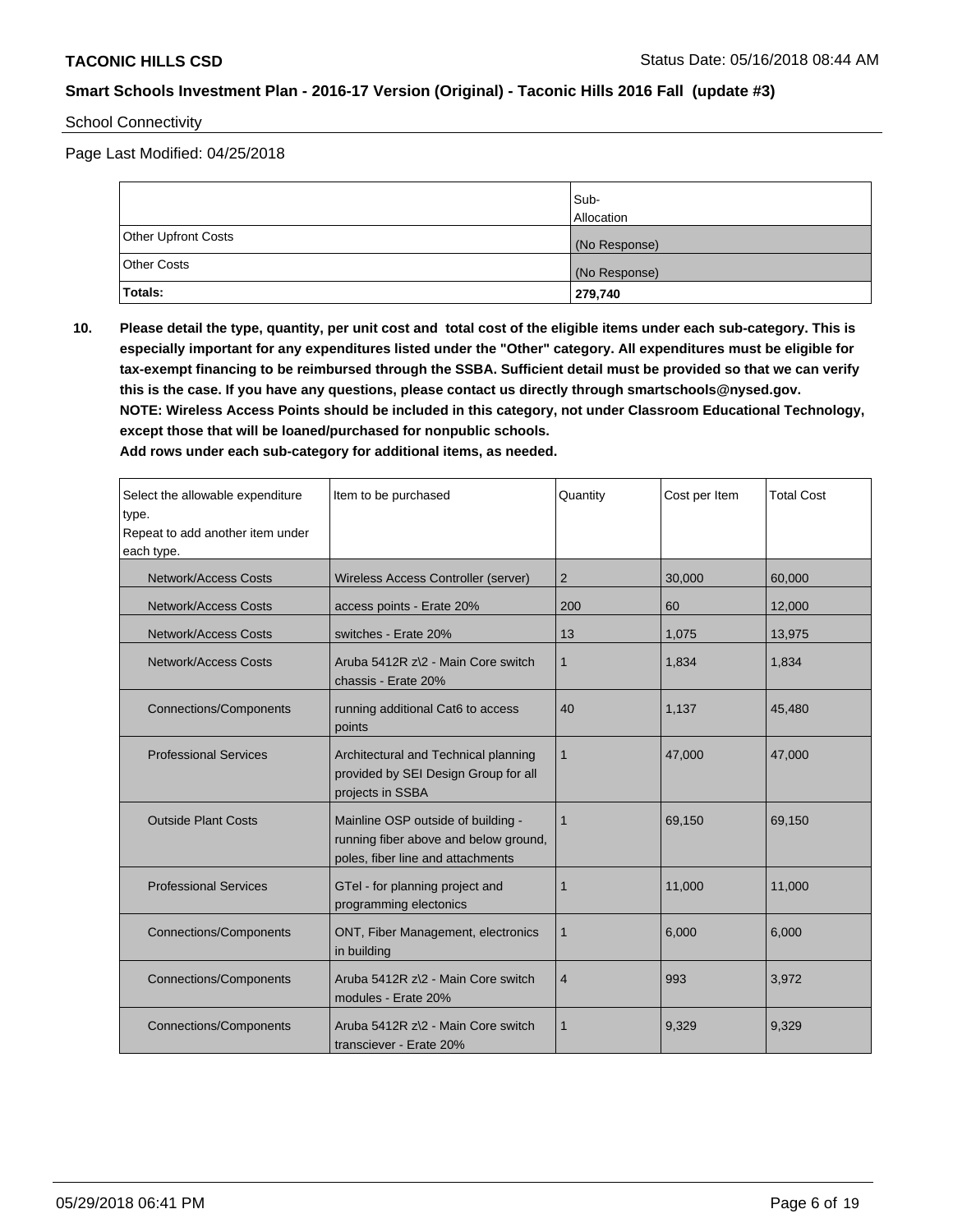Community Connectivity (Broadband and Wireless)

Page Last Modified: 09/28/2017

**1. Describe how you intend to use Smart Schools Bond Act funds for high-speed broadband and/or wireless connectivity projects in the community.**

N/A

**2. Please describe how the proposed project(s) will promote student achievement and increase student and/or staff access to the Internet in a manner that enhances student learning and/or instruction outside of the school day and/or school building.**

 $\rm N/A$ 

**3. Community connectivity projects must comply with all the necessary local building codes and regulations (building and related permits are not required prior to plan submission).**

 $\Box$  I certify that we will comply with all the necessary local building codes and regulations.

**4. Please describe the physical location of the proposed investment.**

N/A

**5. Please provide the initial list of partners participating in the Community Connectivity Broadband Project, along with their Federal Tax Identification (Employer Identification) number.**

| <b>Project Partners</b> | Federal ID #  |
|-------------------------|---------------|
| N/A                     | (No Response) |

**6.** If you are submitting an allocation for **Community Connectivity**, complete this table. **Note that the calculated Total at the bottom of the table must equal the Total allocation for this category that you entered in the SSIP Overview overall budget.**

|                                    | Sub-Allocation |
|------------------------------------|----------------|
| Network/Access Costs               | (No Response)  |
| <b>Outside Plant Costs</b>         | (No Response)  |
| <b>Tower Costs</b>                 | (No Response)  |
| <b>Customer Premises Equipment</b> | (No Response)  |
| Professional Services              | (No Response)  |
| Testing                            | (No Response)  |
| <b>Other Upfront Costs</b>         | (No Response)  |
| <b>Other Costs</b>                 | (No Response)  |
| Totals:                            | 0              |

**7. Please detail the type, quantity, per unit cost and total cost of the eligible items under each sub-category. This is especially important for any expenditures listed under the "Other" category. All expenditures must be capital-bond eligible to be reimbursed through the SSBA. If you have any questions, please contact us directly through smartschools@nysed.gov.**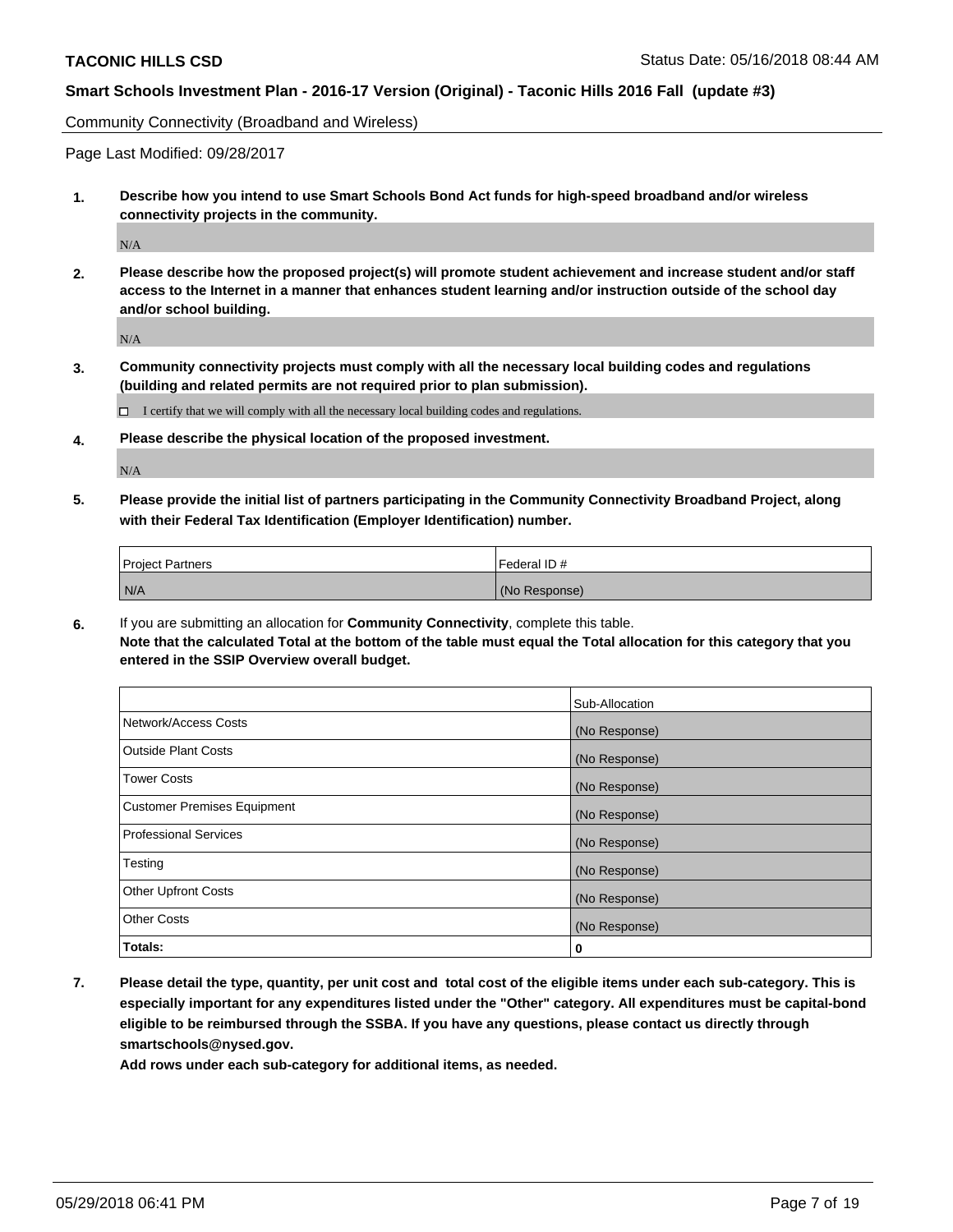Community Connectivity (Broadband and Wireless)

Page Last Modified: 09/28/2017

| Select the allowable expenditure<br>type.<br>Repeat to add another item under | Item to be purchased | Quantity      | Cost per Item | <b>Total Cost</b> |
|-------------------------------------------------------------------------------|----------------------|---------------|---------------|-------------------|
| each type.                                                                    |                      |               |               |                   |
| (No Response)                                                                 | (No Response)        | (No Response) | (No Response) | (No Response)     |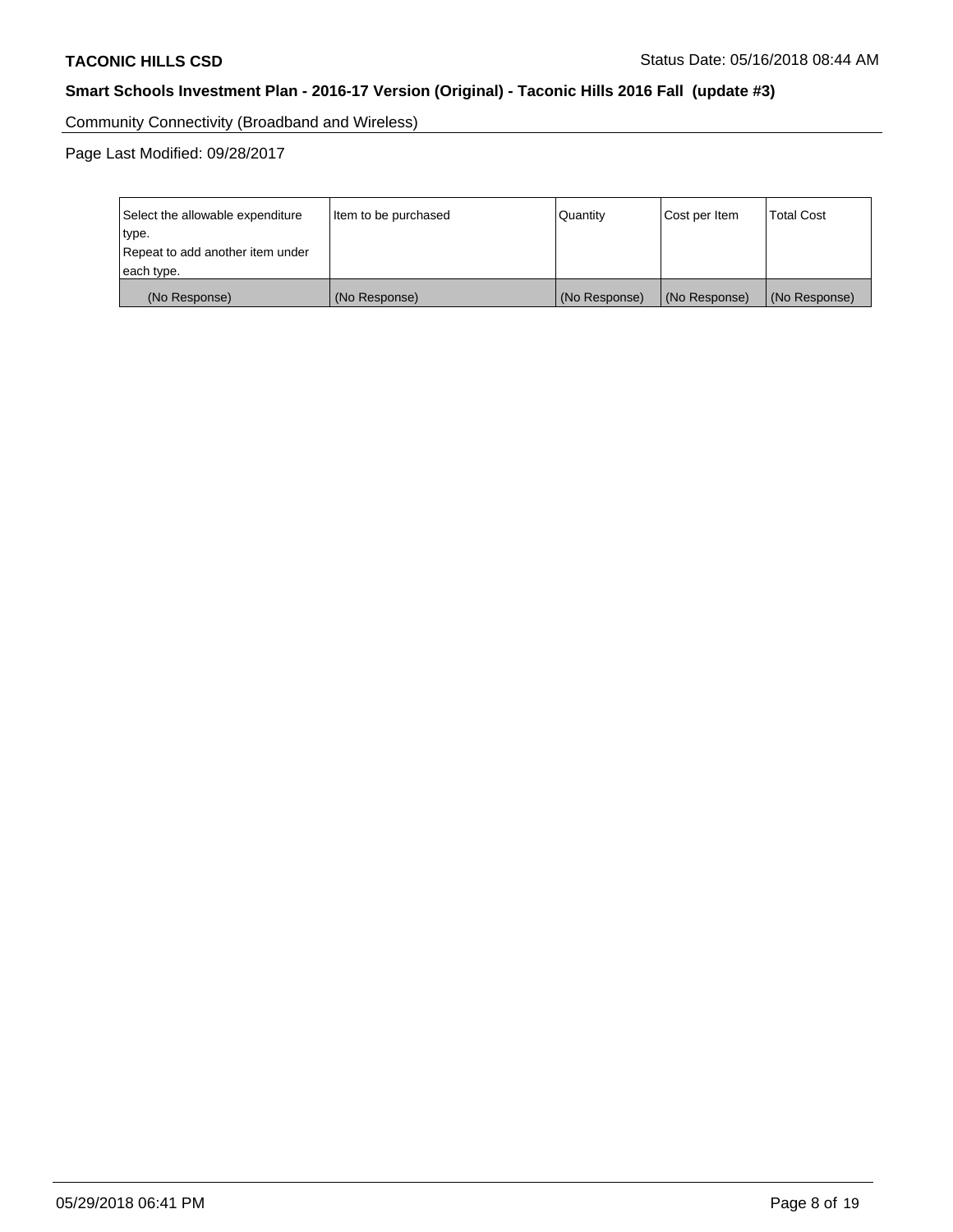#### Classroom Learning Technology

Page Last Modified: 04/25/2018

**1. In order for students and faculty to receive the maximum benefit from the technology made available under the Smart Schools Bond Act, their school buildings must possess sufficient connectivity infrastructure to ensure that devices can be used during the school day. Smart Schools Investment Plans must demonstrate that sufficient infrastructure that meets the Federal Communications Commission's 100 Mbps per 1,000 students standard currently exists in the buildings where new devices will be deployed, or is a planned use of a portion of Smart Schools Bond Act funds, or is under development through another funding source.**

**Smart Schools Bond Act funds used for technology infrastructure or classroom technology investments must increase the number of school buildings that meet or exceed the minimum speed standard of 100 Mbps per 1,000 students and staff within 12 months. This standard may be met on either a contracted 24/7 firm service or a "burstable" capability. If the standard is met under the burstable criteria, it must be:**

**1. Specifically codified in a service contract with a provider, and**

**2. Guaranteed to be available to all students and devices as needed, particularly during periods of high demand, such as computer-based testing (CBT) periods.**

**Please describe how your district already meets or is planning to meet this standard within 12 months of plan submission.**

We currently have a 250MB connection which meets the States requirements for 1,431 students. We currently are doing NWEA for grades K - 8 without issue but would like to tighten down the current window of a month to a week. With a more robust wireless system and added devices we can meet that goal.

- **1a. If a district believes that it will be impossible to meet this standard within 12 months, it may apply for a waiver of this requirement, as described on the Smart Schools website. The waiver must be filed and approved by SED prior to submitting this survey.**
	- By checking this box, you are certifying that the school district has an approved waiver of this requirement on file with the New York State Education Department.
- **2.** Connectivity Speed Calculator **(Required)**

|                         | Number of<br>Students | Multiply by<br>100 Kbps | Divide by 1000 Current Speed<br>to Convert to<br>Required<br>Speed in Mb | l in Mb | Expected<br>Speed to be<br>Attained Within Required<br>12 Months | Expected Date<br>When<br>Speed Will be<br>Met |
|-------------------------|-----------------------|-------------------------|--------------------------------------------------------------------------|---------|------------------------------------------------------------------|-----------------------------------------------|
| <b>Calculated Speed</b> | 1.431                 | 143.100                 | 143                                                                      | 250     | 250                                                              | (No<br>Response)                              |

### **3. If the district wishes to have students and staff access the Internet from wireless devices within the school building, or in close proximity to it, it must first ensure that it has a robust Wi-Fi network in place that has sufficient bandwidth to meet user demand.**

#### **Please describe how you have quantified this demand and how you plan to meet this demand.**

Our current system can handle K-8 testing over a one month window because we do it. By doing the proposed updates we hope to close the window down to just one week. Starting at the user end, we are figuring on school issued laptop and student cell phones connecting to wireless (two devices per student). Two wireless changes are, one, increasing the physical number of access points inside and outside the building. Second is by updating the type of access point (new ones will handle half again the traffic throughput as the old ones). On to the backbone with more switches in network closets spreading the load, a larger main core switch with more fiber connections back to the switches. A second wireless controller allows for redundancy and more through put. For the "last mile" issue with our network provider: updating from copper to fiber, taking us from 250MB to 1GB connection.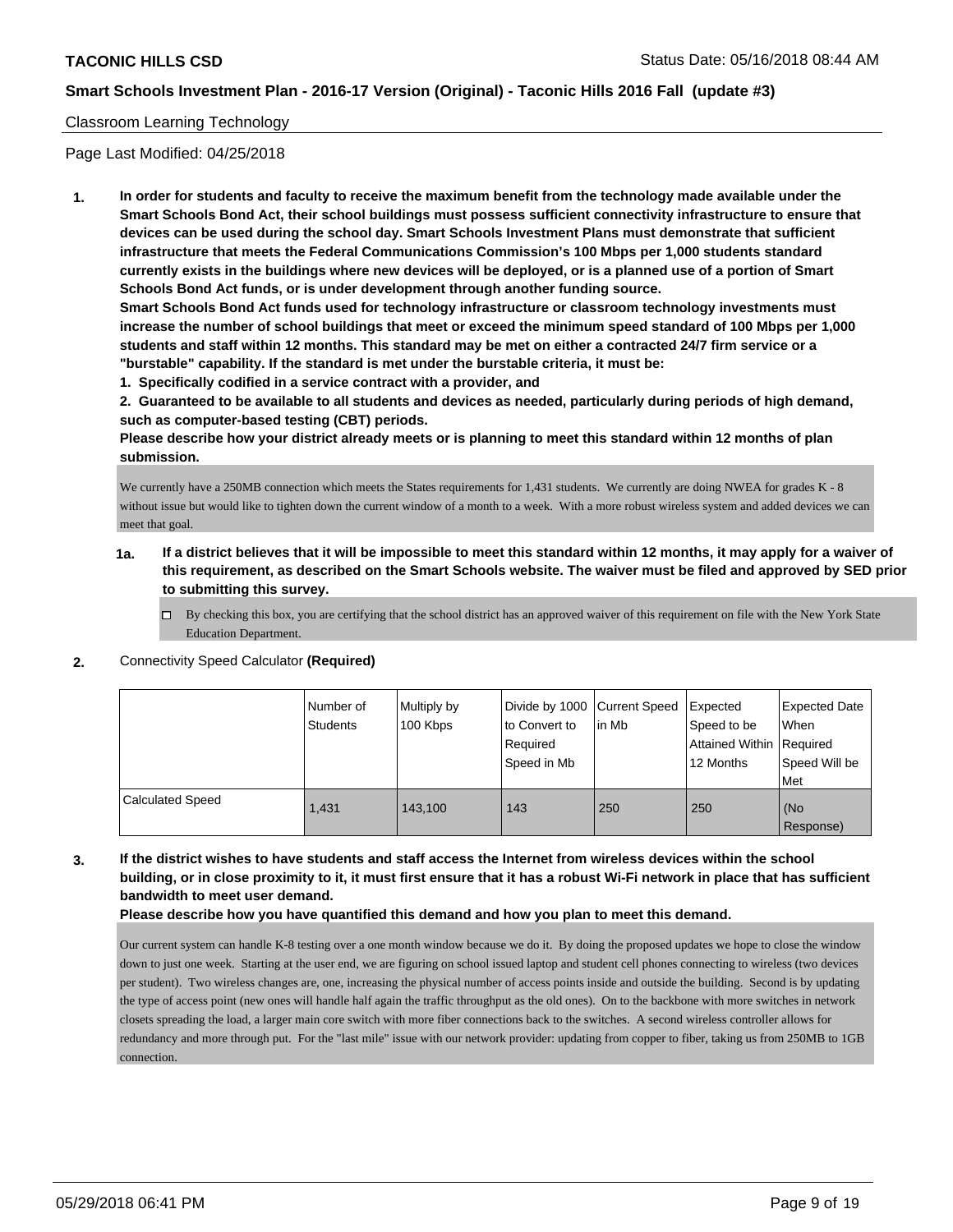#### Classroom Learning Technology

Page Last Modified: 04/25/2018

**4. All New York State public school districts are required to complete and submit an Instructional Technology Plan survey to the New York State Education Department in compliance with Section 753 of the Education Law and per Part 100.12 of the Commissioner's Regulations.**

**Districts that include educational technology purchases as part of their Smart Schools Investment Plan must have a submitted and approved Instructional Technology Plan survey on file with the New York State Education Department.**

- By checking this box, you are certifying that the school district has an approved Instructional Technology Plan survey on file with the New York State Education Department.
- **5. Describe the devices you intend to purchase and their compatibility with existing or planned platforms or systems. Specifically address the adequacy of each facility's electrical, HVAC and other infrastructure necessary to install and support the operation of the planned technology.**

We currently have a replacement cycle in place to accommodate the 1:1 and the elementary touch screens demands. The laptops will be minimum of quad-core with 128GB SSHD and 11" screens for student 1:1. Grades 6 - 12 will be issued laptops this coming year. The touch screen laptops are for teachers and students in Elementary. Do to the fact we are getting the same model laptop, teachers and students will have same experience using them. This will reduce time spent teaching how to use hardware and more time on educating.

- **6. Describe how the proposed technology purchases will:**
	- **> enhance differentiated instruction;**
	- **> expand student learning inside and outside the classroom;**
	- **> benefit students with disabilities and English language learners; and**
	- **> contribute to the reduction of other learning gaps that have been identified within the district.**

**The expectation is that districts will place a priority on addressing the needs of students who struggle to succeed in a rigorous curriculum. Responses in this section should specifically address this concern and align with the district's Instructional Technology Plan (in particular Question 2 of E. Curriculum and Instruction: "Does the district's instructional technology plan address the needs of students with disabilities to ensure equitable access to instruction, materials and assessments?" and Question 3 of the same section: "Does the district's instructional technology plan address the provision of assistive technology specifically for students with disabilities to ensure access to and participation in the general curriculum?"**

The laptops purchased with SSBA funds will be used in the elementary by all students. The added units will cover the ever growing need for accessing the internet. Giving more student more time on devices for learning with uninterrupted teaching.

**7. Where appropriate, describe how the proposed technology purchases will enhance ongoing communication with parents and other stakeholders and help the district facilitate technology-based regional partnerships, including distance learning and other efforts.**

Currently all DL students have laptops for their use in and out of class. With the expansion of 1:1 now including grades 11 and 12 it will hopefully expand the use of the two DL rooms. Teachers are finding it easy to use Google Classroom for posting assignments and giving tests in the distance learning environment. Google G suite also has ability for parents to join and monitor childs work (Guardian). The SIS we use (Schooltool) also allows parents to either login on computer or add an app on their phone to see discipline and grades of their children. Another feature of our SIS allows teachers to send group emails to parents and/or students, grouped by there classes.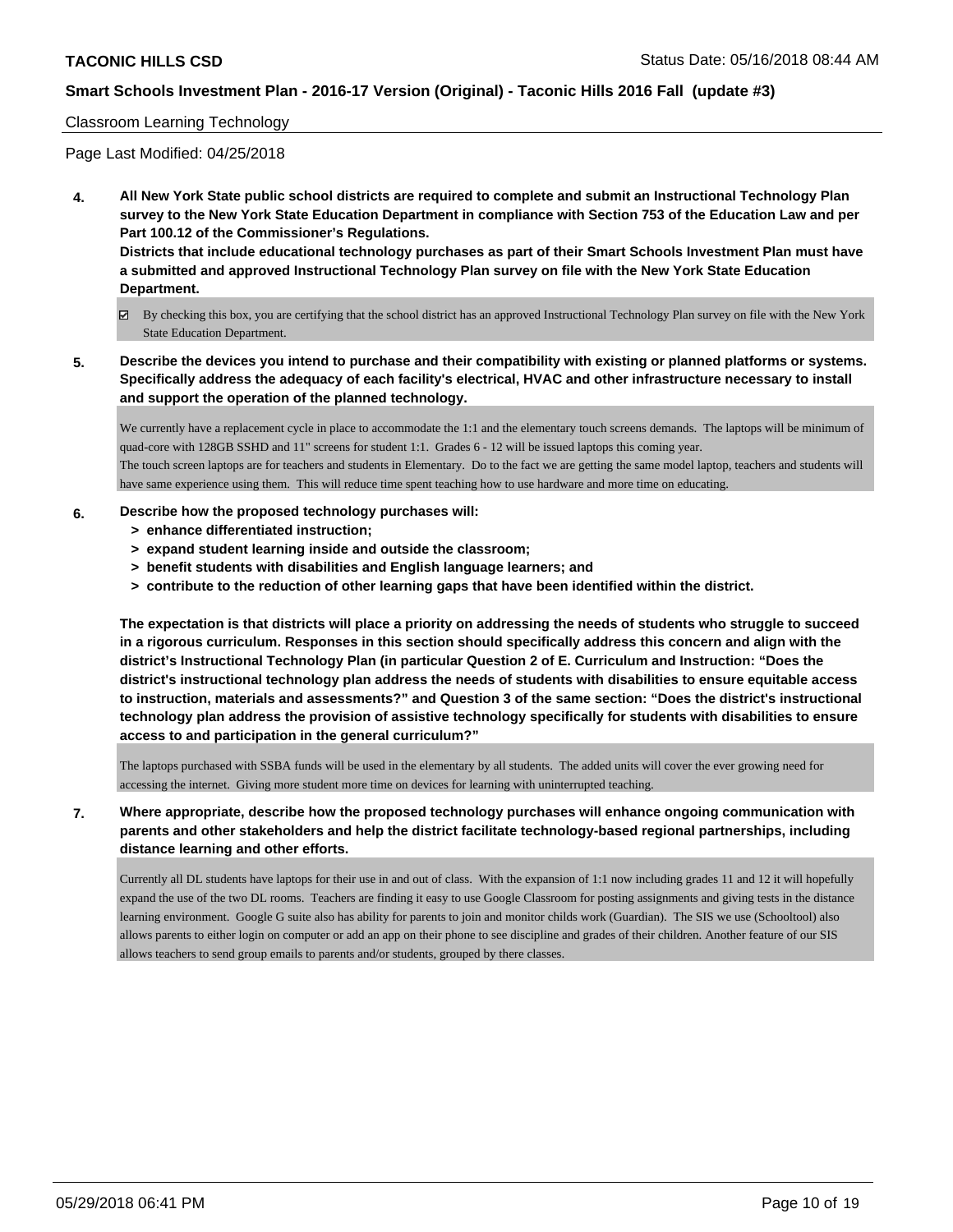#### Classroom Learning Technology

Page Last Modified: 04/25/2018

**8. Describe the district's plan to provide professional development to ensure that administrators, teachers and staff can employ the technology purchased to enhance instruction successfully.**

**Note: This response should be aligned and expanded upon in accordance with your district's response to Question 1 of F. Professional Development of your Instructional Technology Plan: "Please provide a summary of professional development offered to teachers and staff, for the time period covered by this plan, to support technology to enhance teaching and learning. Please include topics, audience and method of delivery within your summary."**

Professional development offered to teachers and staff during this time frame will be software and hardware based. Software will cover but not limited to Smartboard, Google classroom, Schooltool, NWEA, eDoctrina as teaching and data collection tools. Hardware will be using their laptops, Smartboards and student laptops to the fullest. Interacting with Google emails and documents, using discussion threads in Schooltool (our SIS) to learn proper etiquette for interacting via the web.

As stated in the Technology plan, these trains wil be offered on Superintendents Days and at special interactive workshops that are timely throughout the year. The training during "Tech Tuesday" has expanded into Monday mornings as well. Finding most of the FTE time is spent at grade level meetings and one-on-one with teachers training them how to implement and use technology.

- **9. Districts must contact the SUNY/CUNY teacher preparation program that supplies the largest number of the district's new teachers to request advice on innovative uses and best practices at the intersection of pedagogy and educational technology.**
	- By checking this box, you certify that you have contacted the SUNY/CUNY teacher preparation program that supplies the largest number of your new teachers to request advice on these issues.

#### **9a. Please enter the name of the SUNY or CUNY Institution that you contacted.**

University at Albany

**9b. Enter the primary Institution phone number.**

#### 518.447.3300

**9c. Enter the name of the contact person with whom you consulted and/or will be collaborating with on innovative uses of technology and best practices.**

Dr. Jianwei Zhang

**10. A district whose Smart Schools Investment Plan proposes the purchase of technology devices and other hardware must account for nonpublic schools in the district.**

**Are there nonpublic schools within your school district?**

Yes

 $\square$  No

**10a. Describe your plan to loan purchased hardware to nonpublic schools within your district. The plan should use your district's nonpublic per-student loan amount calculated below, within the framework of the guidance. Please enter the date by which nonpublic schools must request classroom technology items. Also, specify in your response the devices that the nonpublic schools have requested, as well as in the in the Budget and the Expenditure Table at the end of the page.**

As per Policy 7140 and 7140R, THCSD will send a notice on or before March 1 requesting the non-public school submit request for technology between June 1 and June 30. Hawthorne Valley currently has a wireless network installed. They are requesting classroom technology consisting of one desktop computer for eight classrooms and a laptop cart of 30 units. Also includes is a Brightlink for one classroom, it will be used for presenting interactive lessons to students. The two document cameras will float between classrooms for presenting to students using projectors. The document cameras have added capability of connecting to a microscope for science classes. Hawthorne Valley is also getting four tablets for students, the touch screen for special computer programs and needs. The five bamboo tablets are for art classes offered, able to digitally make varying bruch strokes.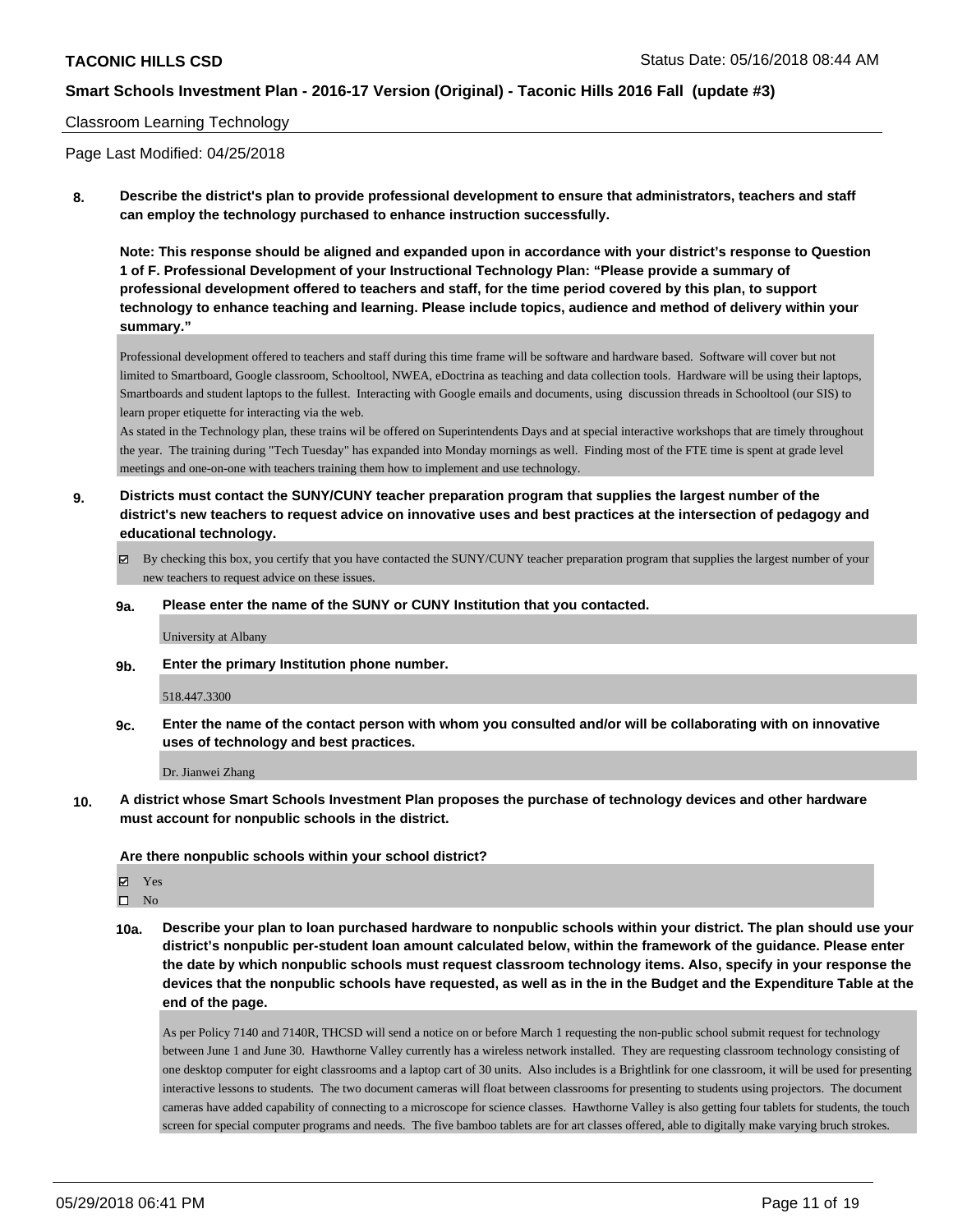#### Classroom Learning Technology

Page Last Modified: 04/25/2018

**10b. A final Smart Schools Investment Plan cannot be approved until school authorities have adopted regulations specifying the date by which requests from nonpublic schools for the purchase and loan of Smart Schools Bond Act classroom technology must be received by the district.**

 $\boxtimes$  By checking this box, you certify that you have such a plan and associated regulations in place that have been made public.

**11.** Nonpublic Classroom Technology Loan Calculator

The Smart Schools Bond Act provides that any Classroom Learning Technology purchases made using Smart Schools funds shall be lent, upon request, to nonpublic schools in the district. However, no school district shall be required to loan technology in amounts greater than the total obtained and spent on technology pursuant to the Smart Schools Bond Act and the value of such loan may not exceed the total of \$250 multiplied by the nonpublic school enrollment in the base year at the time of enactment.

See: http://www.p12.nysed.gov/mgtserv/smart\_schools/docs/Smart\_Schools\_Bond\_Act\_Guidance\_04.27.15\_Final.pdf.

|                                     | 1. Classroom<br>Technology<br>Sub-allocation | l 2. Public<br>l Enrollment<br>$(2014-15)$ | l 3. Nonpublic<br>Enrollment<br>(2014-15) | l 4. Sum of<br>Public and<br>l Nonpublic<br>Enrollment | l 5. Total Per<br>Pupil Sub-<br>lallocation | l 6. Total<br>Nonpublic Loan<br>Amount |
|-------------------------------------|----------------------------------------------|--------------------------------------------|-------------------------------------------|--------------------------------------------------------|---------------------------------------------|----------------------------------------|
| Calculated Nonpublic Loan<br>Amount | 159.432                                      | 1.377                                      | 264                                       | 1.641                                                  | 97                                          | 25,608                                 |

**12. To ensure the sustainability of technology purchases made with Smart Schools funds, districts must demonstrate a long-term plan to maintain and replace technology purchases supported by Smart Schools Bond Act funds. This sustainability plan shall demonstrate a district's capacity to support recurring costs of use that are ineligible for Smart Schools Bond Act funding such as device maintenance, technical support, Internet and wireless fees, maintenance of hotspots, staff professional development, building maintenance and the replacement of incidental items. Further, such a sustainability plan shall include a long-term plan for the replacement of purchased devices and equipment at the end of their useful life with other funding sources.**

 $\boxtimes$  By checking this box, you certify that the district has a sustainability plan as described above.

**13. Districts must ensure that devices purchased with Smart Schools Bond funds will be distributed, prepared for use, maintained and supported appropriately. Districts must maintain detailed device inventories in accordance with generally accepted accounting principles.**

By checking this box, you certify that the district has a distribution and inventory management plan and system in place.

**14.** If you are submitting an allocation for **Classroom Learning Technology** complete this table. **Note that the calculated Total at the bottom of the table must equal the Total allocation for this category that you entered in the SSIP Overview overall budget.**

|                         | Sub-Allocation |
|-------------------------|----------------|
| Interactive Whiteboards | $\overline{0}$ |
| Computer Servers        | $\overline{0}$ |
| Desktop Computers       | 6,304          |
| Laptop Computers        | 145,794        |
| <b>Tablet Computers</b> | 1,603          |
| <b>Other Costs</b>      | 5,731          |
| Totals:                 | 159,432        |

**15. Please detail the type, quantity, per unit cost and total cost of the eligible items under each sub-category. This is especially important for any expenditures listed under the "Other" category. All expenditures must be capital-bond eligible to be reimbursed through the SSBA. If you have any questions, please contact us directly through**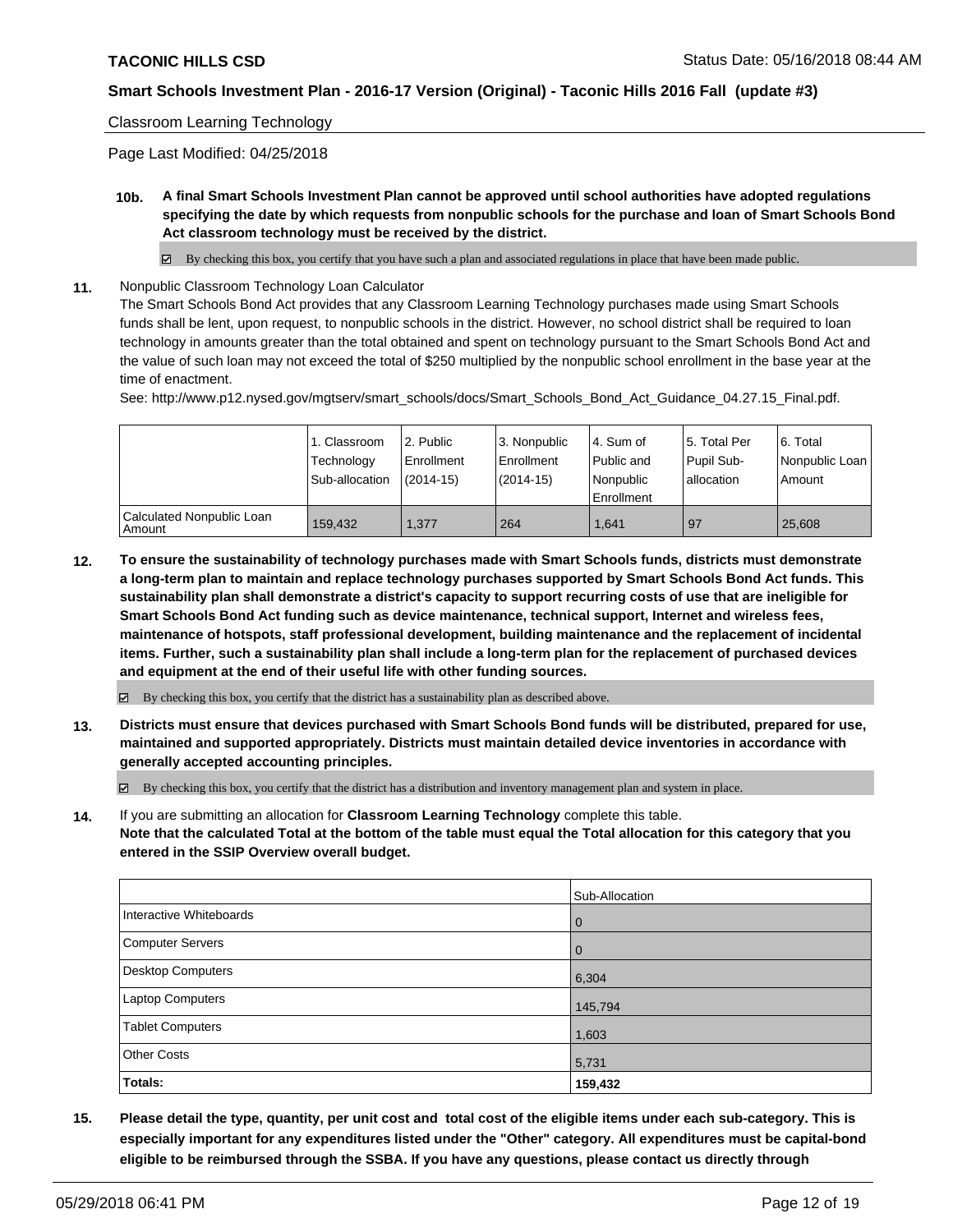Classroom Learning Technology

Page Last Modified: 04/25/2018

**smartschools@nysed.gov.**

**Please specify in the "Item to be Purchased" field which specific expenditures and items are planned to meet the district's nonpublic loan requirement, if applicable.**

**NOTE: Wireless Access Points that will be loaned/purchased for nonpublic schools should ONLY be included in this category, not under School Connectivity, where public school districts would list them. Add rows under each sub-category for additional items, as needed.**

| Select the allowable expenditure<br>type.<br>Repeat to add another item under<br>each type. | Item to be Purchased                                               | Quantity       | Cost per Item | <b>Total Cost</b> |
|---------------------------------------------------------------------------------------------|--------------------------------------------------------------------|----------------|---------------|-------------------|
| <b>Laptop Computers</b>                                                                     | Lenovo 11E w/touchscreen                                           | 15             | 533           | 7,995             |
| <b>Laptop Computers</b>                                                                     | Lenovo 11e                                                         | 279            | 451           | 125,829           |
| <b>Desktop Computers</b>                                                                    | Nonpublic Loan Amount (Hawthorne<br>Valley) desktops               | 8              | 788           | 6,304             |
| <b>Laptop Computers</b>                                                                     | Nonpublic Loan Amount (Hawthorne<br>Valley) laptops                | 30             | 399           | 11,970            |
| <b>Tablet Computers</b>                                                                     | Nonpublic Loan Amount (Hawthorne<br>Valley) tablets                | $\overline{4}$ | 242           | 968               |
| <b>Tablet Computers</b>                                                                     | Nonpublic Loan Amount (Hawthorne<br>Valley) bamboo tablet          | 5              | 127           | 635               |
| <b>Other Costs</b>                                                                          | Nonpublic Loan Amount (Hawthorne<br>Valley) interactive projectors | 1              | 3,027         | 3,027             |
| <b>Other Costs</b>                                                                          | Nonpublic Loan Amount (Hawthorne<br>Valley) document camera        | 2              | 482           | 964               |
| <b>Other Costs</b>                                                                          | Nonpublic Loan Amount (Hawthorne<br>Valley) cart                   |                | 1,699         | 1,699             |
| <b>Other Costs</b>                                                                          | Unassigned nonpublic expenditures                                  |                | 41            | 41                |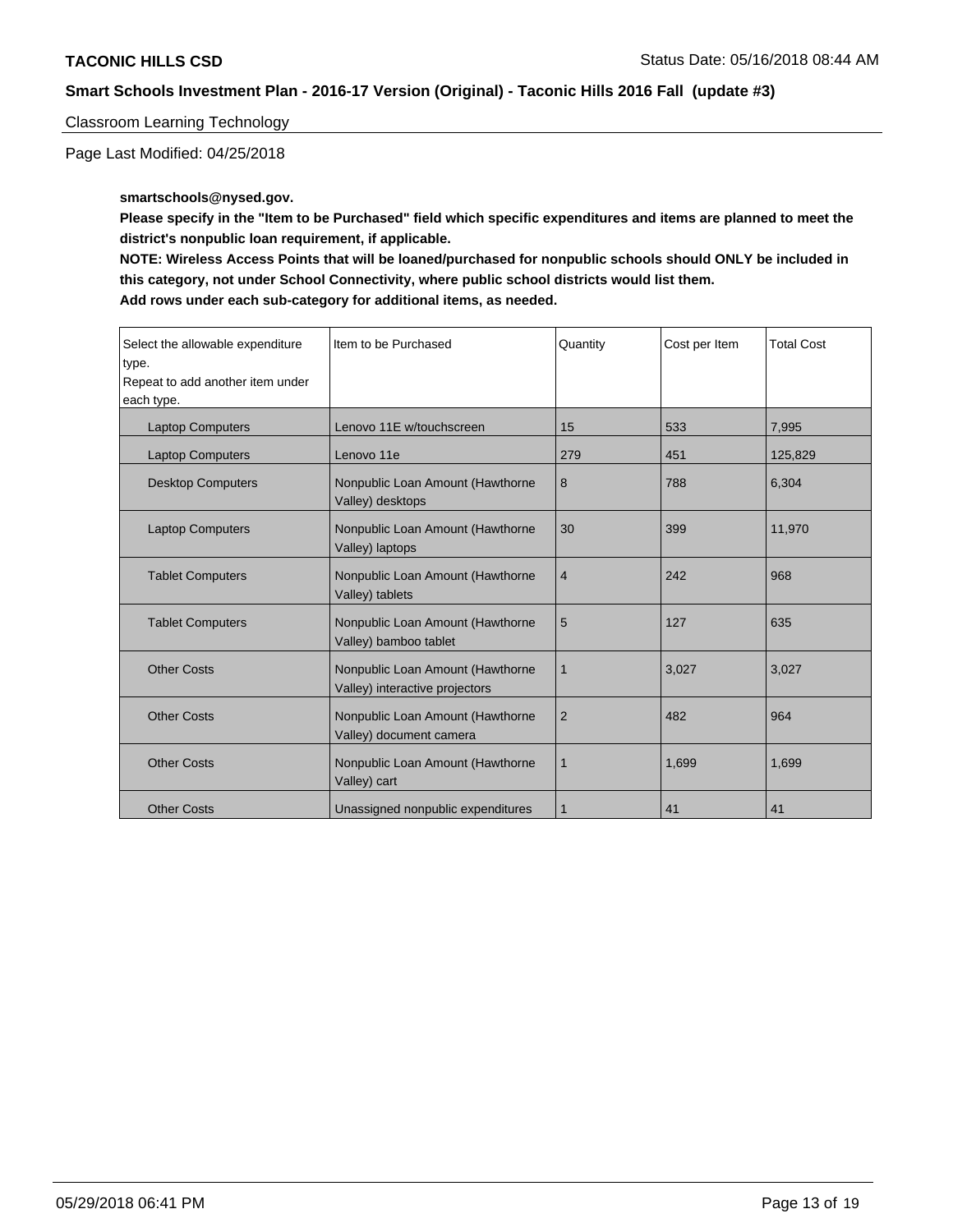#### Pre-Kindergarten Classrooms

Page Last Modified: 07/31/2017

**1. Provide information regarding how and where the district is currently serving pre-kindergarten students and justify the need for additional space with enrollment projections over 3 years.**

 $N/A$ 

- **2. Describe the district's plan to construct, enhance or modernize education facilities to accommodate prekindergarten programs. Such plans must include:**
	- **Specific descriptions of what the district intends to do to each space;**
	- **An affirmation that pre-kindergarten classrooms will contain a minimum of 900 square feet per classroom;**
	- **The number of classrooms involved;**
	- **The approximate construction costs per classroom; and**
	- **Confirmation that the space is district-owned or has a long-term lease that exceeds the probable useful life of the improvements.**

N/A

**3. Smart Schools Bond Act funds may only be used for capital construction costs. Describe the type and amount of additional funds that will be required to support ineligible ongoing costs (e.g. instruction, supplies) associated with any additional pre-kindergarten classrooms that the district plans to add.**

N/A

**4. All plans and specifications for the erection, repair, enlargement or remodeling of school buildings in any public school district in the State must be reviewed and approved by the Commissioner. Districts that plan capital projects using their Smart Schools Bond Act funds will undergo a Preliminary Review Process by the Office of Facilities Planning.**

**Please indicate on a separate row each project number given to you by the Office of Facilities Planning.**

| Project Number |  |
|----------------|--|
| (No Response)  |  |

**5.** If you have made an allocation for **Pre-Kindergarten Classrooms,** complete this table.

**Note that the calculated Total at the bottom of the table must equal the Total allocation for this category that you entered in the SSIP Overview overall budget.**

|                                          | Sub-Allocation |
|------------------------------------------|----------------|
| Construct Pre-K Classrooms               | (No Response)  |
| Enhance/Modernize Educational Facilities | (No Response)  |
| Other Costs                              | (No Response)  |
| Totals:                                  | 0              |

**6. Please detail the type, quantity, per unit cost and total cost of the eligible items under each sub-category. This is especially important for any expenditures listed under the "Other" category. All expenditures must be capital-bond eligible to be reimbursed through the SSBA. If you have any questions, please contact us directly through smartschools@nysed.gov.**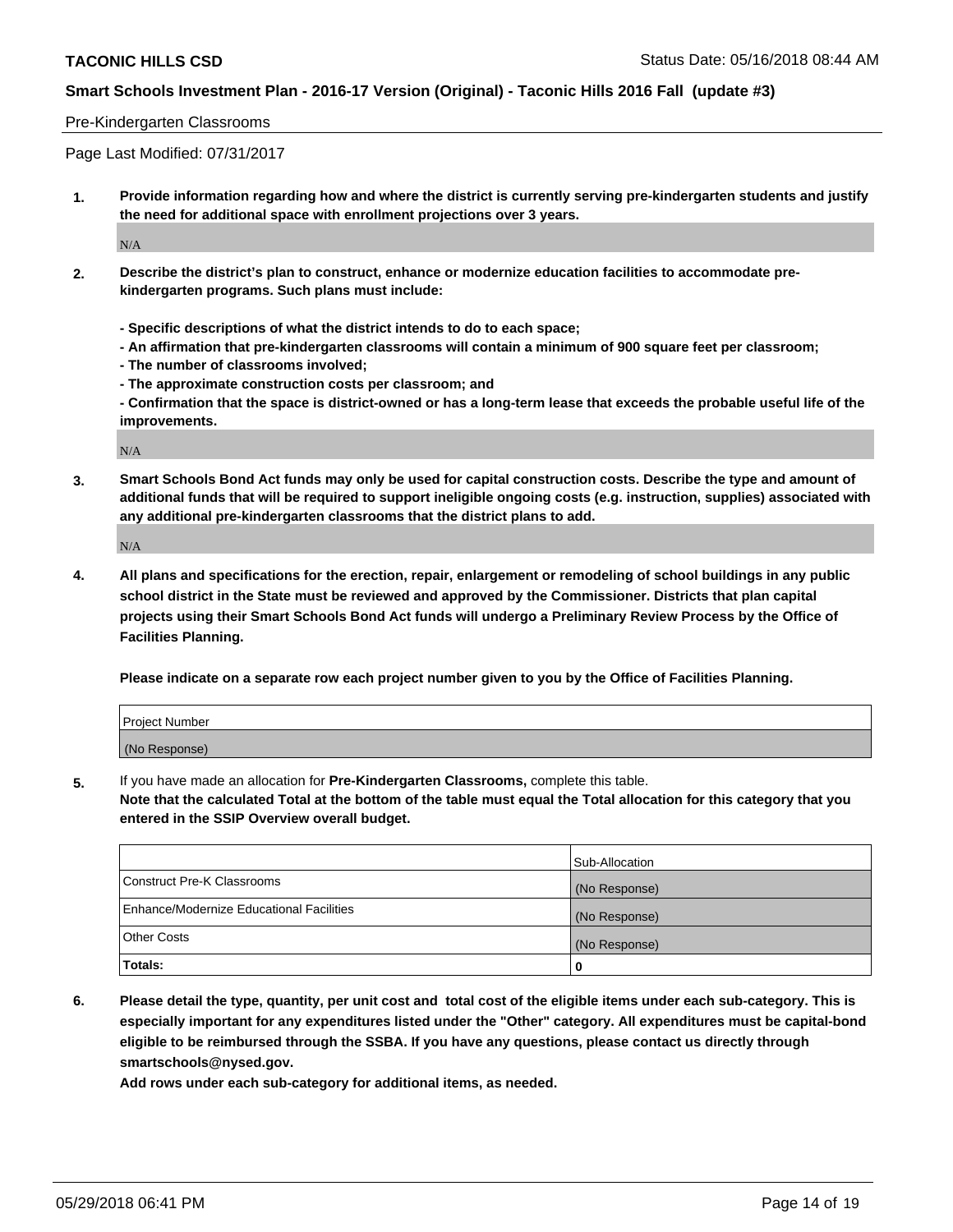# Pre-Kindergarten Classrooms

Page Last Modified: 07/31/2017

| Select the allowable expenditure | Item to be purchased | <b>Quantity</b> | Cost per Item | <b>Total Cost</b> |
|----------------------------------|----------------------|-----------------|---------------|-------------------|
| type.                            |                      |                 |               |                   |
| Repeat to add another item under |                      |                 |               |                   |
| each type.                       |                      |                 |               |                   |
| (No Response)                    | (No Response)        | (No Response)   | (No Response) | (No Response)     |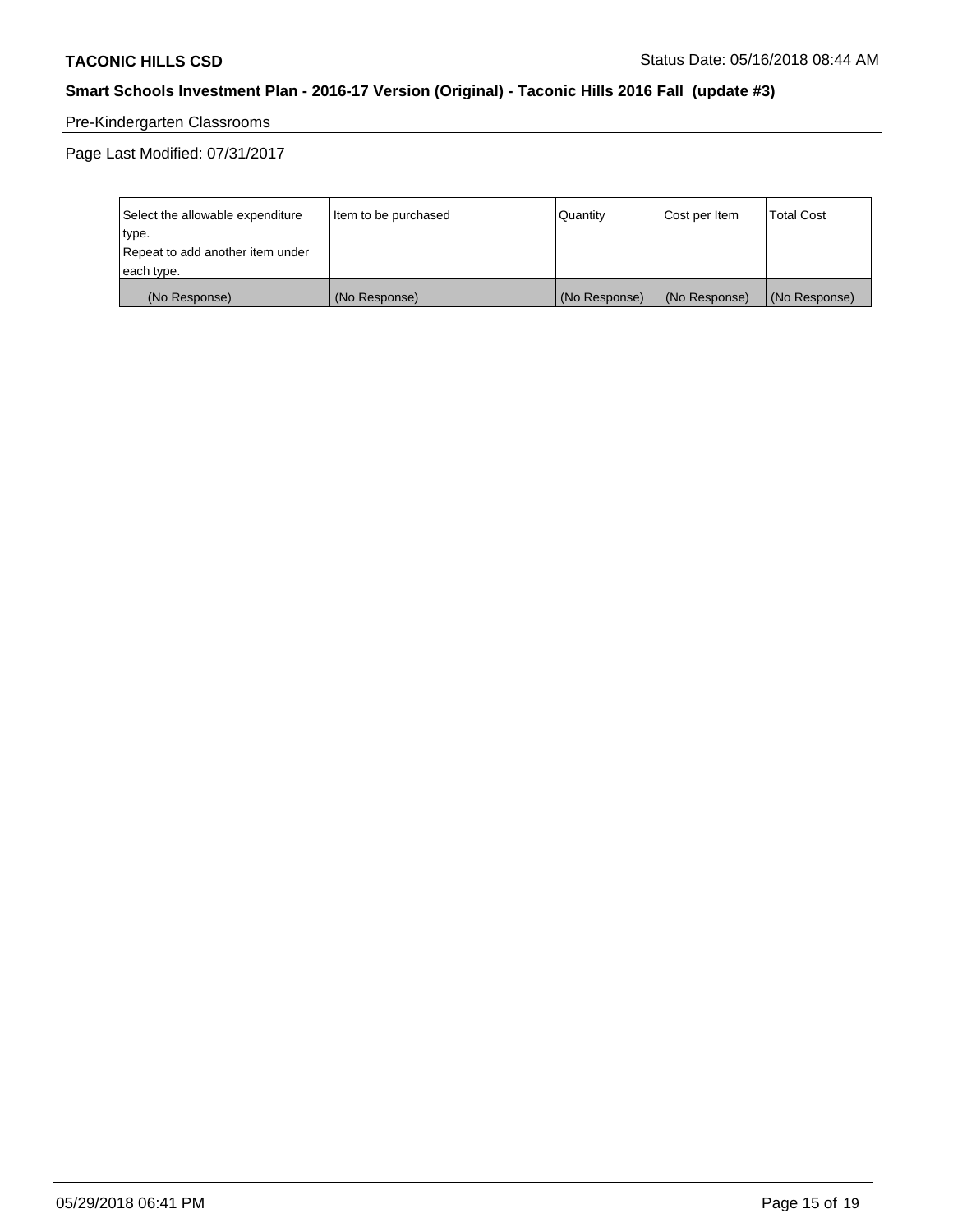Replace Transportable Classrooms

Page Last Modified: 07/31/2017

**1. Describe the district's plan to construct, enhance or modernize education facilities to provide high-quality instructional space by replacing transportable classrooms.**

N/A

**2. All plans and specifications for the erection, repair, enlargement or remodeling of school buildings in any public school district in the State must be reviewed and approved by the Commissioner. Districts that plan capital projects using their Smart Schools Bond Act funds will undergo a Preliminary Review Process by the Office of Facilities Planning.**

**Please indicate on a separate row each project number given to you by the Office of Facilities Planning.**

| <b>Project Number</b> |  |
|-----------------------|--|
| N/A                   |  |

**3. For large projects that seek to blend Smart Schools Bond Act dollars with other funds, please note that Smart Schools Bond Act funds can be allocated on a pro rata basis depending on the number of new classrooms built that directly replace transportable classroom units.**

**If a district seeks to blend Smart Schools Bond Act dollars with other funds describe below what other funds are being used and what portion of the money will be Smart Schools Bond Act funds.**

N/A

**4.** If you have made an allocation for **Replace Transportable Classrooms**, complete this table. **Note that the calculated Total at the bottom of the table must equal the Total allocation for this category that you entered in the SSIP Overview overall budget.**

|                                                | Sub-Allocation |
|------------------------------------------------|----------------|
| Construct New Instructional Space              |                |
| Enhance/Modernize Existing Instructional Space |                |
| <b>Other Costs</b>                             |                |
| Totals:                                        |                |

**5. Please detail the type, quantity, per unit cost and total cost of the eligible items under each sub-category. This is especially important for any expenditures listed under the "Other" category. All expenditures must be capital-bond eligible to be reimbursed through the SSBA. If you have any questions, please contact us directly through smartschools@nysed.gov.**

| Select the allowable expenditure | Item to be purchased | Quantity      | Cost per Item | <b>Total Cost</b> |
|----------------------------------|----------------------|---------------|---------------|-------------------|
| type.                            |                      |               |               |                   |
| Repeat to add another item under |                      |               |               |                   |
| each type.                       |                      |               |               |                   |
| (No Response)                    | I N/A                | (No Response) | (No Response) |                   |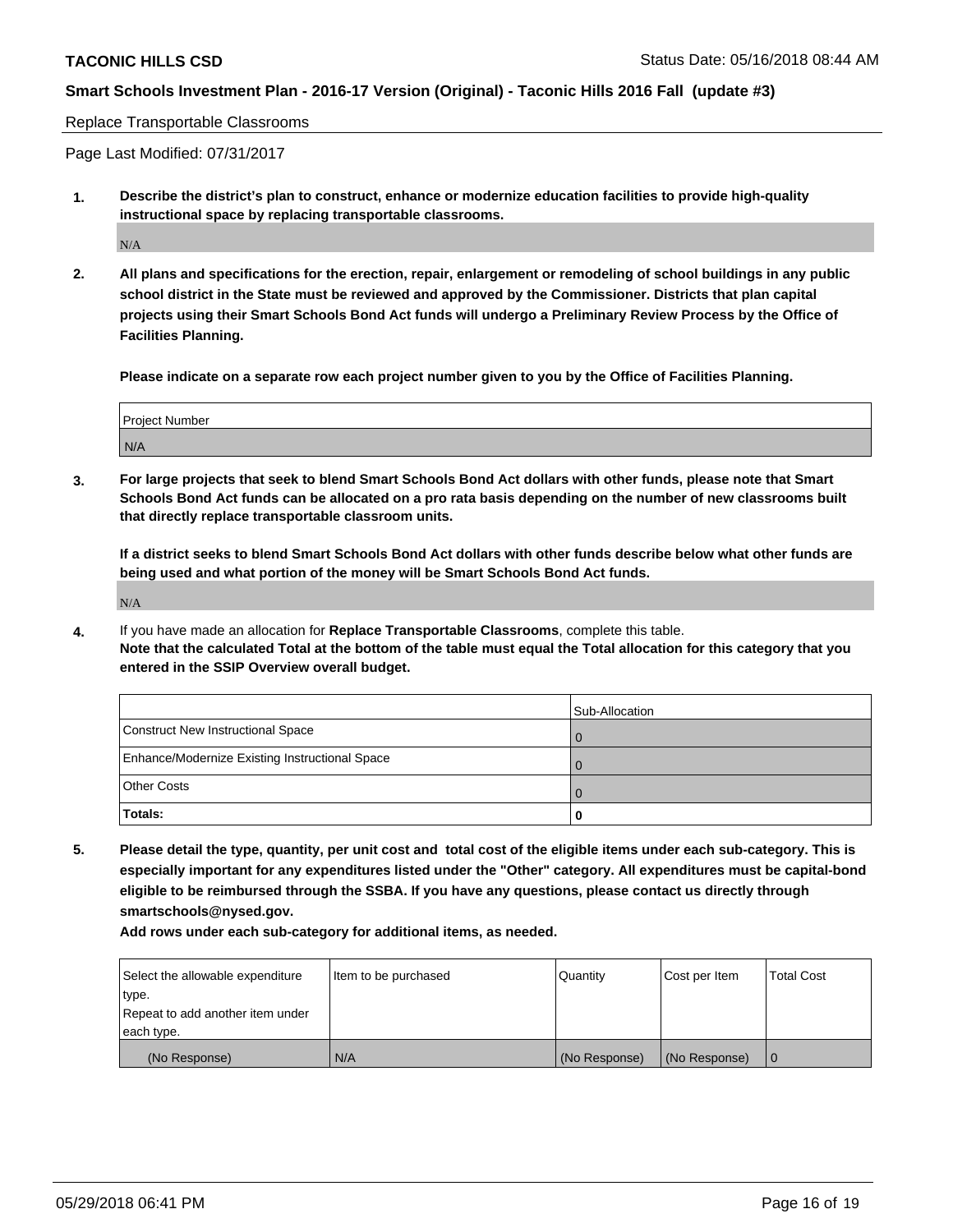#### High-Tech Security Features

#### Page Last Modified: 04/04/2018

#### **1. Describe how you intend to use Smart Schools Bond Act funds to install high-tech security features in school buildings and on school campuses.**

There are four different areas.

- 1. Upgrade obsolete access control hardware: add 5 additional access doors, and add door contacts on all exterior doors
- 2. Add three Raptor Visitor Management Systems with kiosk

3. Update and expand security camera system. Add 7 high megapixel exterior cameras, 33 interior cameras and additional storage capacity on server. 4. Changing the controller of our PA system, it will integrate with current and future security systems upgrades. Currently it is tied to the phone system allowing an "all call" throughout building or district. It will be connected to the panic button system (currently installed) which directly alerts Columbia County Sherriff's department.

Three major security features this stage addresses are:

- When calling a lock down from any phone in building, through PA system, will cause panic button system to activate.
- When one of the seven panic buttons are pressed, a prerecorded message will announce a lock down on PA system.
- It will also fix low volume issues that cannot be resolved on current system. Example: making it audible in a noisy cafeteria.
- **2. All plans and specifications for the erection, repair, enlargement or remodeling of school buildings in any public school district in the State must be reviewed and approved by the Commissioner. Districts that plan capital projects using their Smart Schools Bond Act funds will undergo a Preliminary Review Process by the Office of Facilities Planning.**

**Please indicate on a separate row each project number given to you by the Office of Facilities Planning.**

Project Number 10-05-01-04-7-999-BA1 10-05-01-04-7-999-001

- **3. Was your project deemed eligible for streamlined Review?**
	- Yes
	- $\boxtimes$  No
- **4. Include the name and license number of the architect or engineer of record.**

| Name                | License Number |
|---------------------|----------------|
| Matthew S. Monaghan | 29199          |

**5.** If you have made an allocation for **High-Tech Security Features**, complete this table. **Note that the calculated Total at the bottom of the table must equal the Total allocation for this category that you entered in the SSIP Overview overall budget.**

|                                                      | Sub-Allocation |
|------------------------------------------------------|----------------|
| Capital-Intensive Security Project (Standard Review) | $\overline{0}$ |
| <b>Electronic Security System</b>                    | 145,154        |
| <b>Entry Control System</b>                          | 150,047        |
| Approved Door Hardening Project                      | $\overline{0}$ |
| <b>Other Costs</b>                                   | $\Omega$       |
| Totals:                                              | 295,201        |

**6. Please detail the type, quantity, per unit cost and total cost of the eligible items under each sub-category. This is especially important for any expenditures listed under the "Other" category. All expenditures must be capital-bond**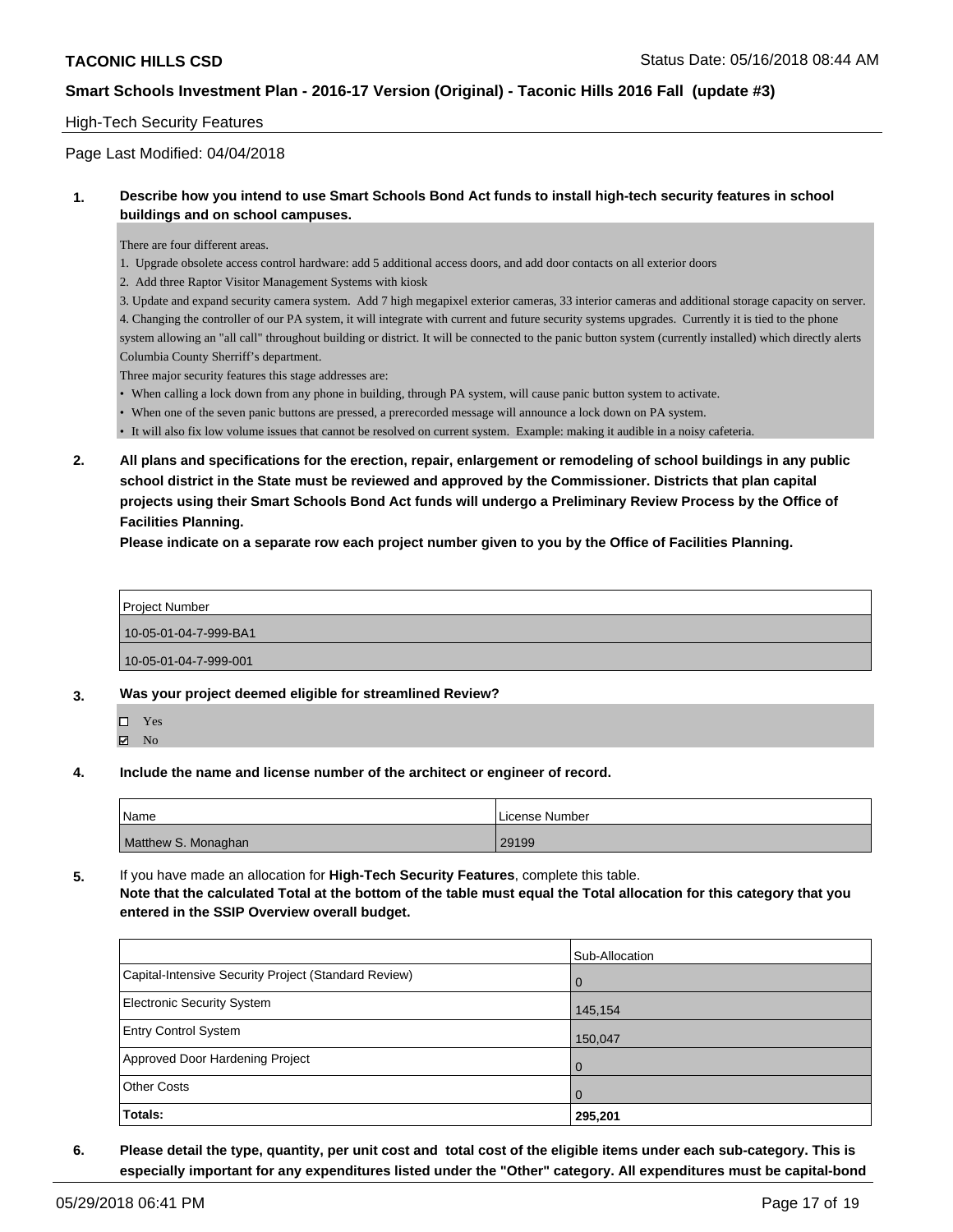### High-Tech Security Features

Page Last Modified: 04/04/2018

## **eligible to be reimbursed through the SSBA. If you have any questions, please contact us directly through smartschools@nysed.gov.**

| Select the allowable expenditure<br>type.<br>Repeat to add another item under<br>each type. | Item to be purchased                                                                        | Quantity       | Cost per Item | <b>Total Cost</b> |
|---------------------------------------------------------------------------------------------|---------------------------------------------------------------------------------------------|----------------|---------------|-------------------|
| <b>Entry Control System</b>                                                                 | Raptor access control system - printers 3<br>and scanners                                   |                | 1.101         | 3,303             |
| <b>Electronic Security System</b>                                                           | <b>Exterior camera</b>                                                                      | $\overline{7}$ | 1,700         | 11,900            |
| <b>Electronic Security System</b>                                                           | Interior cameras                                                                            | 33             | 1,450         | 47,850            |
| <b>Electronic Security System</b>                                                           | PA system - switching cards                                                                 | 10             | 1,155         | 11,550            |
| <b>Electronic Security System</b>                                                           | Server for cameras                                                                          | $\overline{2}$ | 20,200        | 40,400            |
| <b>Electronic Security System</b>                                                           | Installing Cat6 for additional cameras                                                      | 40             | 325           | 13,000            |
| <b>Entry Control System</b>                                                                 | Update door contacts on all exterior<br>doors                                               | 68             | 2,017         | 137,156           |
| <b>Electronic Security System</b>                                                           | PA system - controller                                                                      | $\mathbf 1$    | 11,654        | 11,654            |
| <b>Electronic Security System</b>                                                           | PA system - labor for installing and<br>connecting phone, PA and panic<br>buttons together. | 80             | 110           | 8,800             |
| <b>Entry Control System</b>                                                                 | Raptor access control system - touch<br>screen kiosks                                       | 3              | 1,169         | 3,507             |
| <b>Entry Control System</b>                                                                 | Raptor access control system -<br>desktop                                                   | 6              | 675           | 4,050             |
| <b>Entry Control System</b>                                                                 | Raptor access control system -<br>software and setup                                        | 3              | 677           | 2,031             |